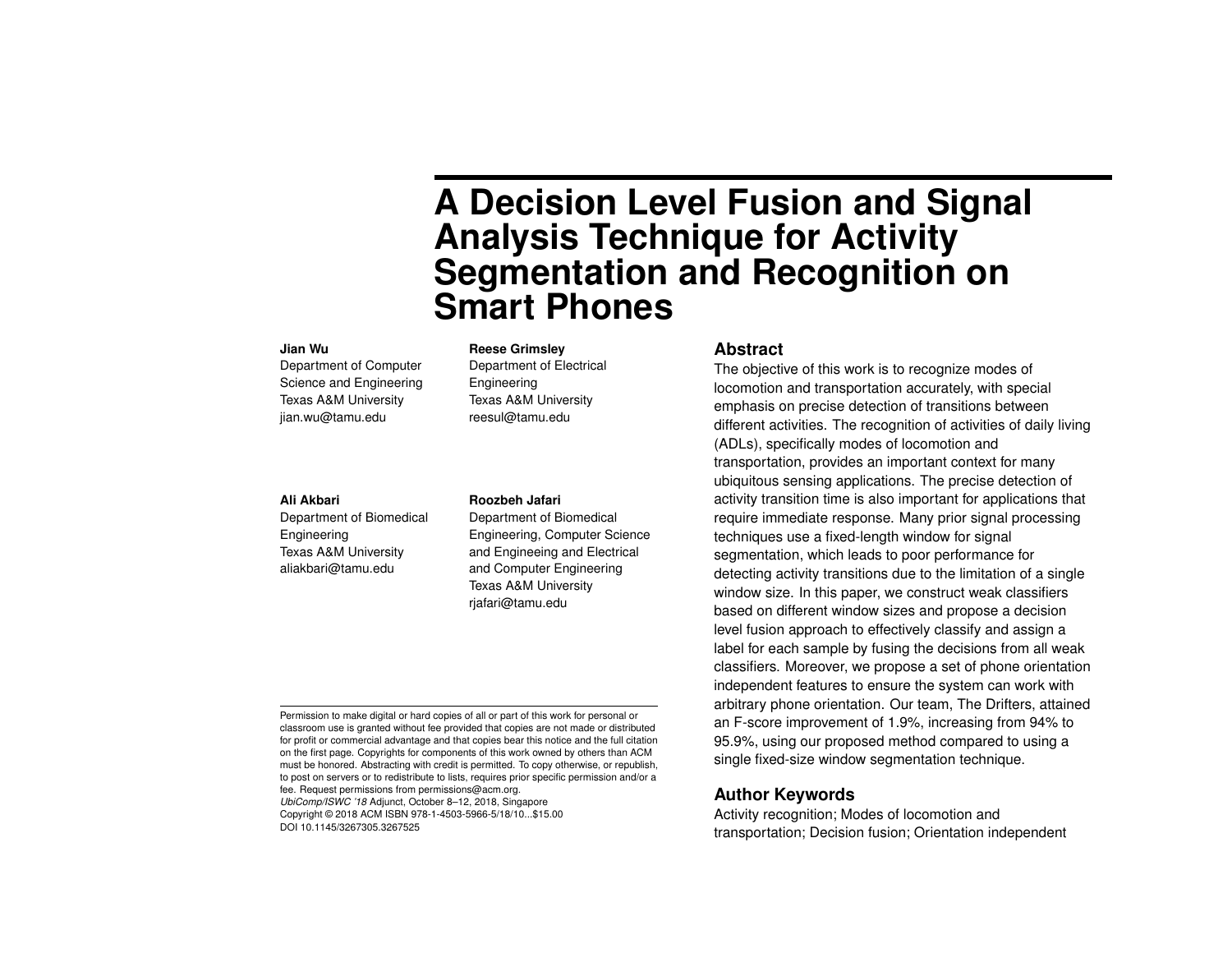# **ACM Classification Keywords**

[Human-centered computing]: Ubiquitous and mobile computing.

# **Introduction**

The recognition of activities of daily living (ADLs), especially the accurate recognition of mode of locomotion and transportation and the precise identification of transition time between different activities, has attracted much research attention [\[6,](#page-7-0) [7\]](#page-7-1). The accurate detection of modes of locomotion and transportation provides support for many applications such as healthcare, human-computer interaction and sociology  $[1, 8, 9]$  $[1, 8, 9]$  $[1, 8, 9]$  $[1, 8, 9]$  $[1, 8, 9]$ . In addition, the detection of activity transition is of special benefit to applications that require immediate response. For example, the detection of timely activity transition will help monitor the user caroli expenditure more accurately. Signal segmentation and feature extraction are crucial steps towards developing robust recognition systems since the classification algorithms are extensively investigated and can be adopted easily.

The first important step of activity recognition is segmentation. We need to determine the period during which the activity happens before we can extract features or do classification. There are two different approaches. The first approach is to accurately segment the data based on certain pattern observations [\[12,](#page-7-5) [13\]](#page-7-6). For example, dynamic time warping (DTW) is used to do auto-segmentation based on the discriminative pattern of each activity [\[12\]](#page-7-5). In another work, surface EMG is used to detect the segment of American Sign Language signs based on the muscle activity energy  $[13]$ . When the user is performing a sign, the muscle activates and the total energy can be used to detect this period. The second approach is to use a fixed-size window to do segmentation if accurate

segmentation is not possible [\[15,](#page-7-7) [10\]](#page-7-8). In this approach, it is very important to select a suitable window size. If the window size is too small, not enough information could be captured to generalize the discrimination of this activity. If the window size is too large, the window may be mixed with other activities, which will affect the classification performance. In practice, people usually select the best window size empirically. In this paper, instead of choosing a single fixed window size, we look at windows of different sizes and treat each of them as a weak classifier. Then a decision level fusion technique is applied to fuse the decisions achieved by each weak classifier and a final decision is made for each sensor sample. In this way, our approach is able to identify the transition time from one mode of locomotion to another more accurately since the large window that covers a mixture of two activities will be treated as an outlier, and the decision will rely on the weak classifiers that cover only one activity.

Another important step of activity recognition is to extract useful features from the raw sensor data that can be used to distinguish different activities. There are usually two different approaches. The first approach is to construct a time series feature vector for each activity which can serve as a discriminative pattern for this activity. Then a pattern matching/recognition algorithm could be applied for classification. The second approach is to extract useful individual features and cascade them together into a feature vector. These features may include time domain statistical features, frequency domain features or other meaningful information extracted from the data. These features can be fit into a discriminative classifier (*e.g.* support vector machine, decision tree or Naive Bayes) to recognize a certain activity. In this paper, the objective is to determine the locomotion or transportation, and no clear discriminative pattern may exist for each mode. For example, for the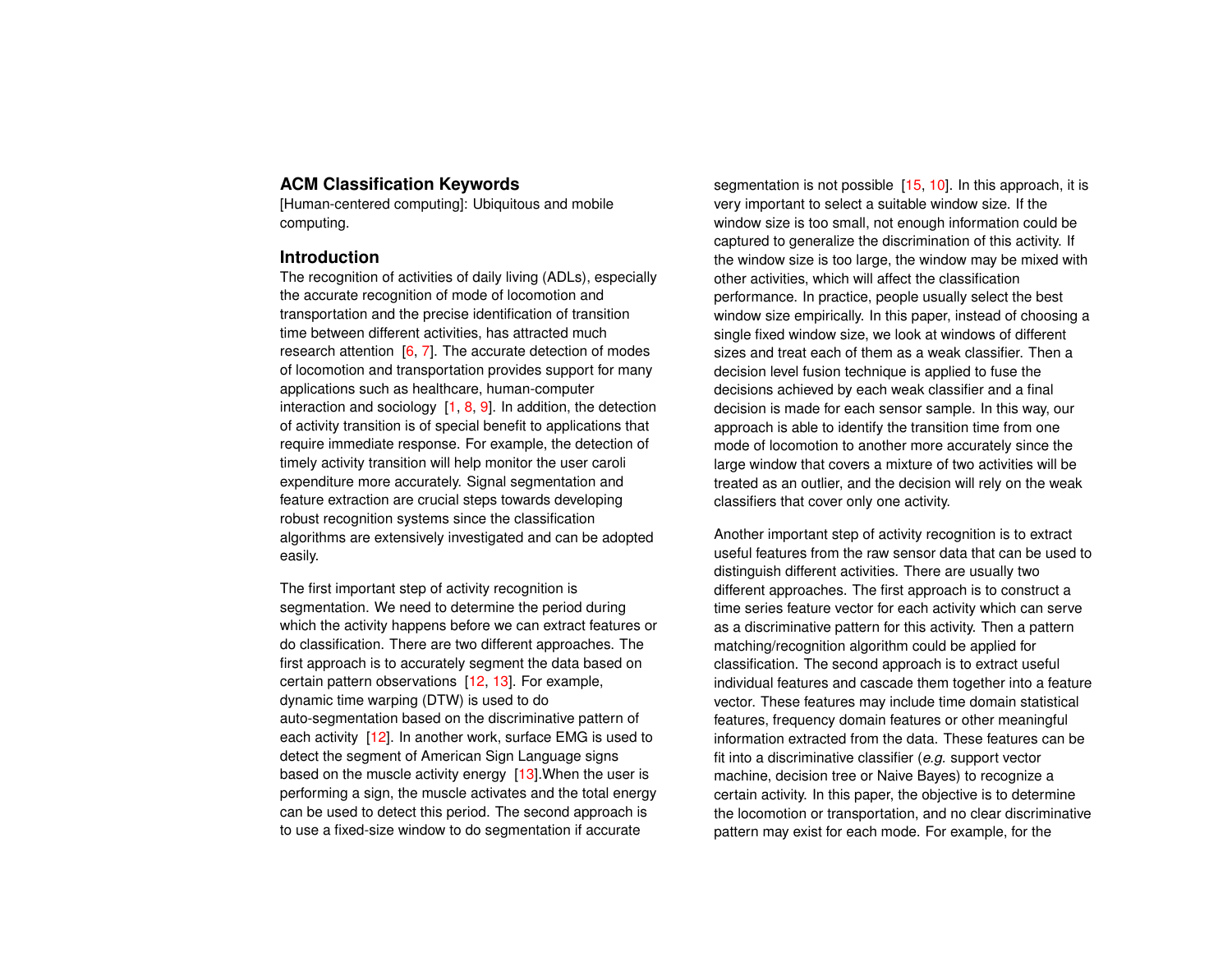modes train and subway, they may have very similar time domain patterns. Thus, the second approach is more appropriate, and is applied by extracting a set of discriminative features from the raw sensor data for classification. One challenge when extracting features is that the sensor orientation is not fixed as the user may put the cell phone at any orientation in his pocket. Therefore, a set of orientation independent features are incorporated to address this challenge.

In the previous work, most of them consider a small dataset that is captured in a lab environment or in a short period [17, 18]. In this paper, the data is captured in real-life in a period of four months. The training data size is about 15 GB. We explore the feasibility of a traditional classification pipeline and show its effectiveness when applied to big data.

The main contributions of our paper include:

- A set of orientation independent features from data collected on a cell phone is proposed to ensure the system works with arbitrary cell phone orientation in the pocket.
- A decision level fusion technique is applied to fuse the decisions achieved from each weak classifier. The weak classifiers are constructed based on different window sizes.
- The traditional machine learning pipeline is evaluated on big data for ubiquitous activity recognition and the lessons learned are described.

The remainder of this paper is organized as follows. The Sussex-Huawei Locomotion-Transportation (SHL) dataset used for this work is briefly introduced followed by the introduction of our proposed approach. We then describe

the experimental setup and discuss the experimental results followed by the conclusion of this paper.

# **SHL Dataset and Task Description**

This paper presents the techniques our team, The Drifters, employed for this submission to the Sussex-Huawei Locomotion-Transportation (SHL) recognition challenge at the HASCA Workshop at Ubicomp 2018. The goal of this challenge is to recognize eight modes of locomotion and transportation activities from the inertial sensors data of a smartphone. The activities that have to be recognized are still, walk, run, bike, car, bus, train, subway. The dataset used for this challenge, SHL dataset, comprises 271 hours of training data and 95 hours of test data  $[4, 3]$  $[4, 3]$  $[4, 3]$ . The data is recorded by a Huawei Mate 9 smartphone attached to the right front pocket of a single participant over 4 months. The orientation of the smartphone is not necessarily fixed. The participant performed the activities on a daily basis (approximately 5-8 hours per day) with the phone logging the sensors data. The data includes readings from 3-D accelerometer, gyroscope, magnetometer, and ambient pressure sensor as well as linear acceleration, gravity, and orientation. Data is collected from all sensors at the frequency of 100 Hz. All data samples are labeled. For both training and testing dataset, the whole data is segmented with a non-overlapped sliding window of 1-minute length. After segmentation, the order of the frames are randomly permuted, so there is no temporal dependency among the frames. The average F1-score over all of the activity classes is used to evaluate models.

# **Proposed Approach**

# *Method Overview*

Figure [1](#page-3-0) shows the diagram of our proposed approach for recognizing modes of locomotion and transportation. We first extract features from the raw sensor data for weak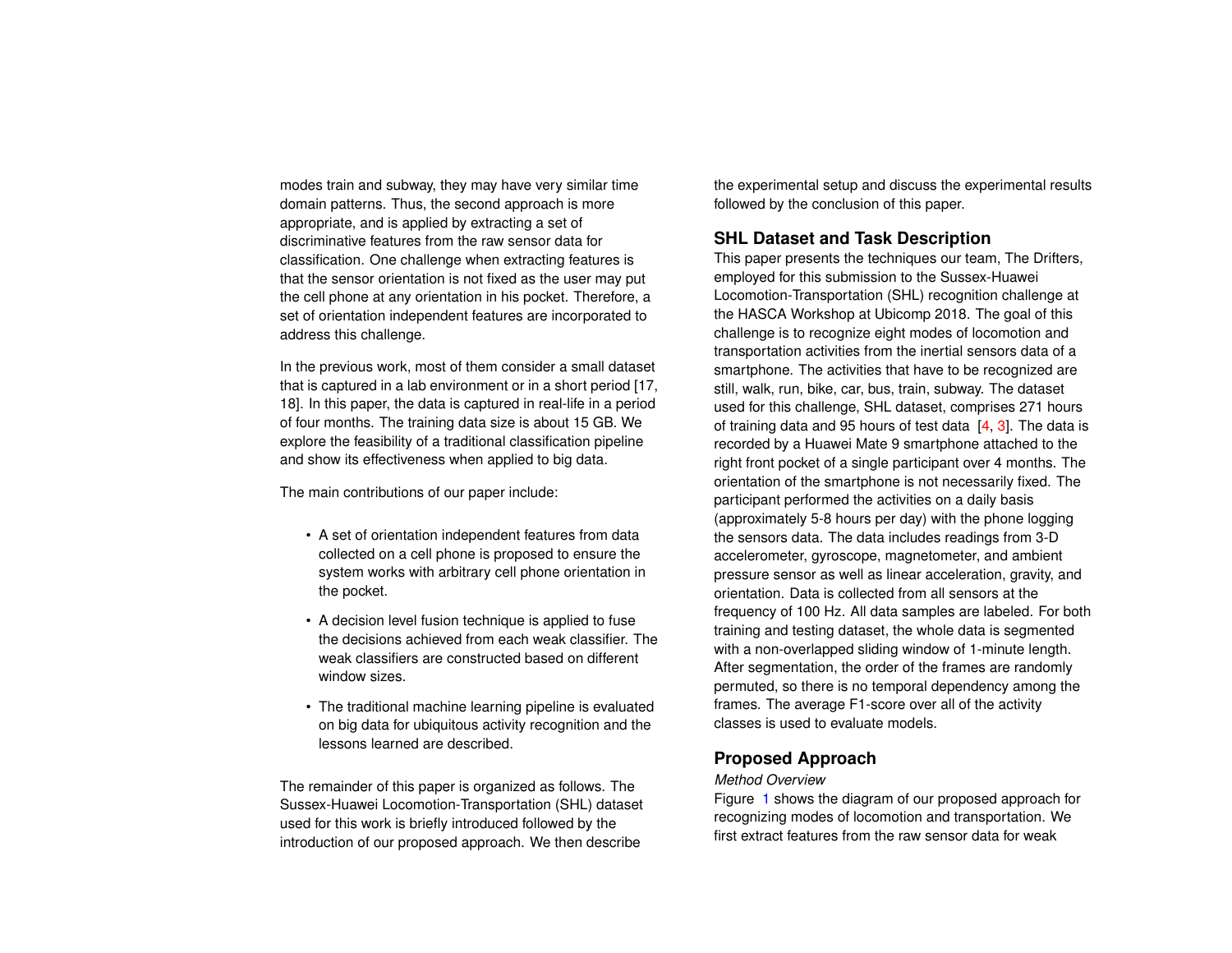<span id="page-3-0"></span>

**Figure 1:** Diagram of the proposed approach

classifier 1 to weak classifier 5. The difference between the five weak classifiers is the window size. We set 10, 15, 20, 30, and 60 second windows for weak classifiers 1, 2, 3, 4, and 5, respectively. After we extract features for each weak classifier, we select the best classifier for each window from four popular traditional classifiers (*i.e.* decision tree, support vector machine (SVM), nearest neighbor and Naive Bayes) by measuring F-score of each classifier for the selected window size. After each weak classifier is determined, the best parameters (*e.g.*, cost and gamma for SVM) are tuned. The determined model along with the best-performing parameters will be used for classification. From each weak classifier, a decision is determined for a certain sample. The five decisions are then fused by majority voting to get the final decision.

#### *Feature extraction*

Table [1](#page-4-0) lists the features we used in our paper, including the feature name and feature dimension. From the dataset, we have 3-d linear acceleration, 3-d gravity, 3-d gyroscope data, 3-d magnetometer data, 3-d accelerometer data, 4-d orientation data and 1-d pressure data. Before we extract the features, we simply select the modalities that will be used in our approach. We make use of all modalities except magnetometer and accelerometer. It is well known that magnetometer suffers significantly from magnetic interference in the environment. The classification performance will be decreased if magnetometer data is added based on our experiments. Since 3-d accelerometer data is simply the addition of 3-d gravity and 3-d linear acceleration, it is redundant and is not used. Instead, features for gravity and linear acceleration are considered completely separate.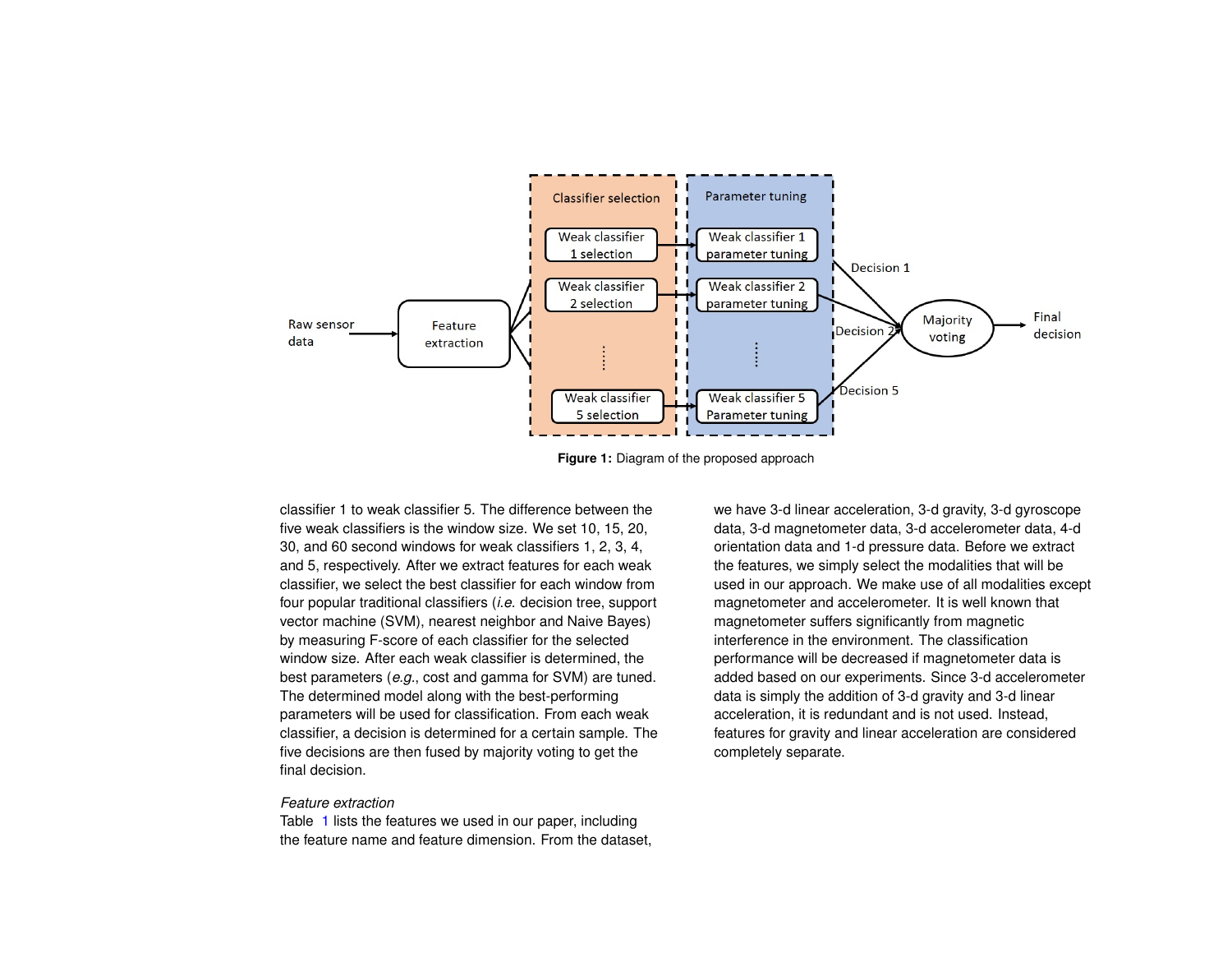| Feature name              | <i><b>Dimension</b></i> |
|---------------------------|-------------------------|
| Mean                      |                         |
| Variance                  |                         |
| <b>Standard Deviation</b> |                         |
| Root Mean Square          |                         |
| Mean Cross Rate           |                         |
| Skewness                  |                         |
| Kurtosis                  | 1                       |
| FFT Coefficients          | з                       |
| Entropy                   | 1                       |
| AR coefficients           | 10                      |
| Integration               |                         |
| Signal Magnitude Area     |                         |
| <b>Band Power Ratio</b>   | 4                       |
| Zero Cross Rate           |                         |

<span id="page-4-0"></span>**Table 1:** Features

As for the features themselves, most of them are well-known features for activity recognition [\[14\]](#page-7-11). For the band power ratio, we look at the ratio of power in frequency bins of 0-0.5Hz, 0.5-1Hz, 0-1Hz and 1-2Hz to the total signal power. The auto-regression (AR) coefficients indicate the temporal relationship of the signal within one window. For the FFT coefficients, we use the first three orders.

We extract both cell phone orientation dependent features and orientation independent features. For orientation dependent features, we extracted the features show in Table 1 for each dimension of 3-d linear acceleration, 3-d gravity, 3-d gyroscope, 4-d orientation data and 1-d pressure. For each dimension, we have 28 features and the total orientation dependent feature size is 14\*28 = 392. The orientation independent features are introduced in the next

## section.

*Orientation independent features*

One of the challenges of recognizing ADLs using cell phones is the sensor orientation displacement. The user could put the cell phone at any orientation in his pocket and the orientation of the cell phone may be changing constantly due to the user's motion. Thus, it is very important to incorporate orientation independent features to ensure the system works with arbitrary sensor orientation.

In this paper, we propose the following orientation independent features: magnitude of 3-d linear acceleration, magnitude of 3-d gravity, magnitude of 3-d gyrocope and axis angle feature. For every sample, the magnitude is calculated as L2-norm (*i.e.* least squares) of 3-d signal. The axis angle *aa* is calculated as in Equation 1. *w* is the last element of an orientation quaternion which is given by [*x*, *y*, *z*, *w*]. Axis angle tells how much total rotation happens with respect to a certain orientation. The total rotation is irrelevant to the phone orientaion.

$$
aa = 2 * a cos(w) \tag{1}
$$

We extract the same features in Table 1 for all these four orientation independent features and it leads to a feature size of  $4*28 = 112$ . Therefore, the total feature size for our approach is 504. All the features are then normalized to the range of [0,1] for before the classification is performed.

## *Segmentation and Weak Classifier*

As discussed in the Introduction, we use a windowing technique for segmentation. However, it is challenging to choose a single, suitable window size. On one hand, if the window size is too small, not enough information might be captured to distinguish a certain activity. On the other hand,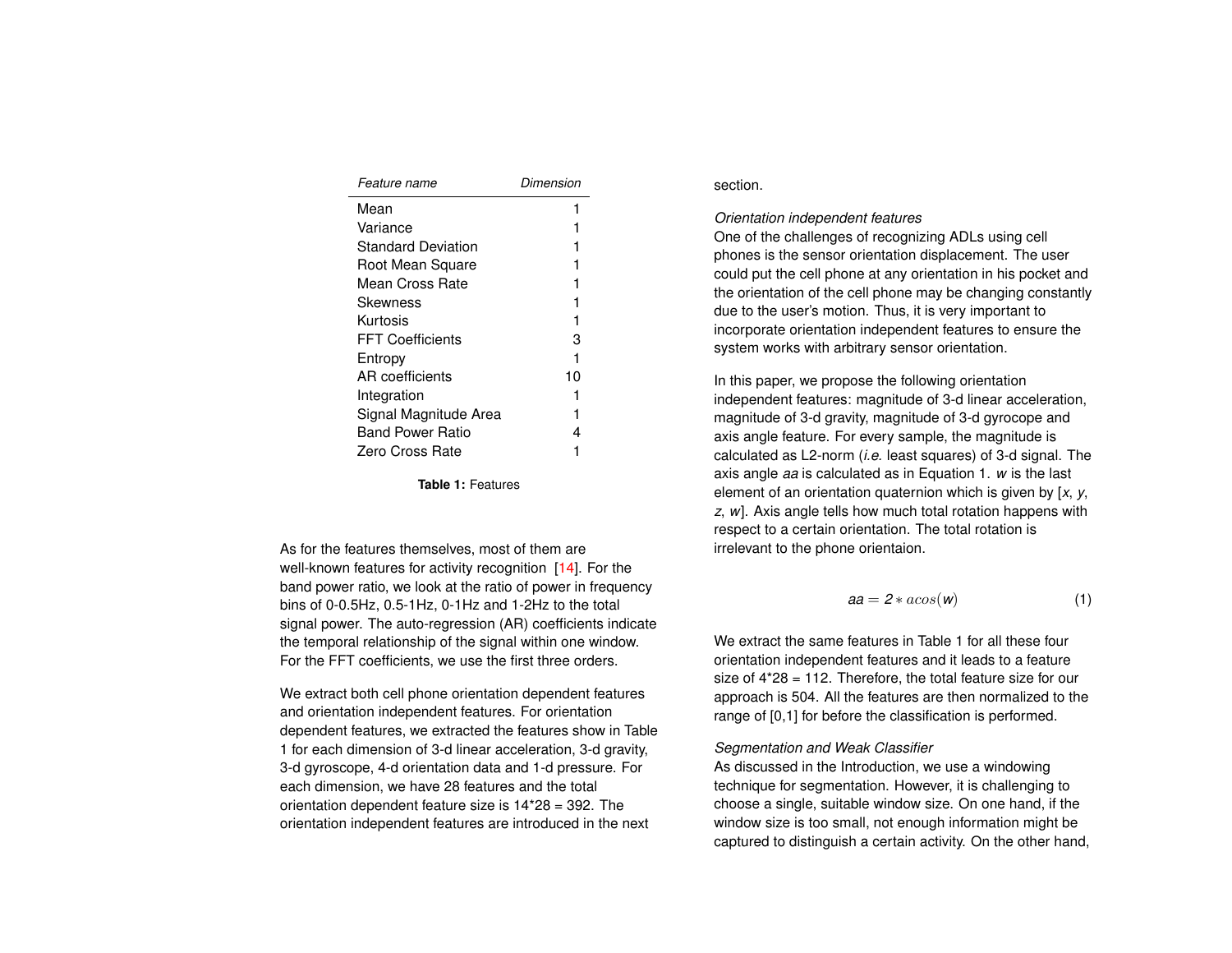if the window size is too large, it may cover more than one activity, which will increase the misclassification rate. In this paper, we consider five window sizes, each of which is treated as a weaker classifier. The five window sizes we consider are: 10 seconds, 15 seconds, 20 seconds, 30 seconds and 60 seconds. These are all reasonable window sizes for our application.

For each weak classifier, we select the best-performing classifier from four popular traditional classifiers (*i.e.* LibSVM, decision tree (DT), 10 nearest neighbor (10-NN) and Naive Bayes(NB)). An open source machine learning tool, Weka, is used for this task [\[5\]](#page-7-12). To select the best classifier for a given window size, the 4 traditional classifiers are trained, and their average F-1 scores from 3-fold cross validation are compared. Table [2](#page-5-0) shows the average F-1 scores for different classifiers for a 60-second data window. We can see that LibSVM achieves the best performance and it is chosen as the classifier for 60-second window size weak classifier. From the table, we also observe that Naive Bayes achieves only 68.1% in F-score. This huge difference highlights the necessity of selecting a model. The same test on weak classifiers was used for all window sizes. For each window size, LibSVM achieves the best results, and it is therefore chosen as the classification model for all weak classifiers.

| Classifier | F-1 score |  |
|------------|-----------|--|
| LibSVM     | 94.01%    |  |
| ΝB         | 68.1%     |  |
| $10-NN$    | $92.1\%$  |  |
| nт         | $83.1\%$  |  |

<span id="page-5-0"></span>**Table 2:** Average F-1 score for 60-second weak classifier of different classifiers

Once the model is determined, the parameters should be tuned to achieve the best performance. Different parameters will lead to different classification performance and bad selection often leads to poor performance. Table [3](#page-5-1) shows the F-1 score of 60 seconds window weak classifier based on different parameter selections for LibSVM. We can see a huge difference when selecting different parameters even for the same classifier. In this paper, we use a grid-search algorithm to determine the best parameters for LibSVM. For all weak classifiers, the radial basis function is used as the kernel. The LibSVM Matlab version is used in this paper for this purpose [\[2\]](#page-7-13).

| Cost | Gamma     | F-1 score |
|------|-----------|-----------|
| 0.5  | 0.5       | 19.66%    |
| 0.5  | 0.0078125 | 90.55%    |
| 32   | 0.5       | 42.73%    |
| 32   | 0.0078125 | 94.01%    |

<span id="page-5-1"></span>**Table 3:** Average F-1 score for 60-second weak classifier of different parameters for LibSVM

## *Decision Level Fusion*

The dataset provides labels sample-by-sample, so this same level of granularity must be provided from the decision level fusion. After we get class label for each sample from 5 weak classifiers, a decision level fusion technique is used to enhance the system performance. There are different decision level fusion techniques: bagging, boosting or rule-based decision making. In this paper, we are dealing with a large dataset and thus far, we do not have trouble with the data size. However, when it comes to fusing the decisions for each sample, the JAVA based software (weka) stops working, as it requires too much RAM for reading files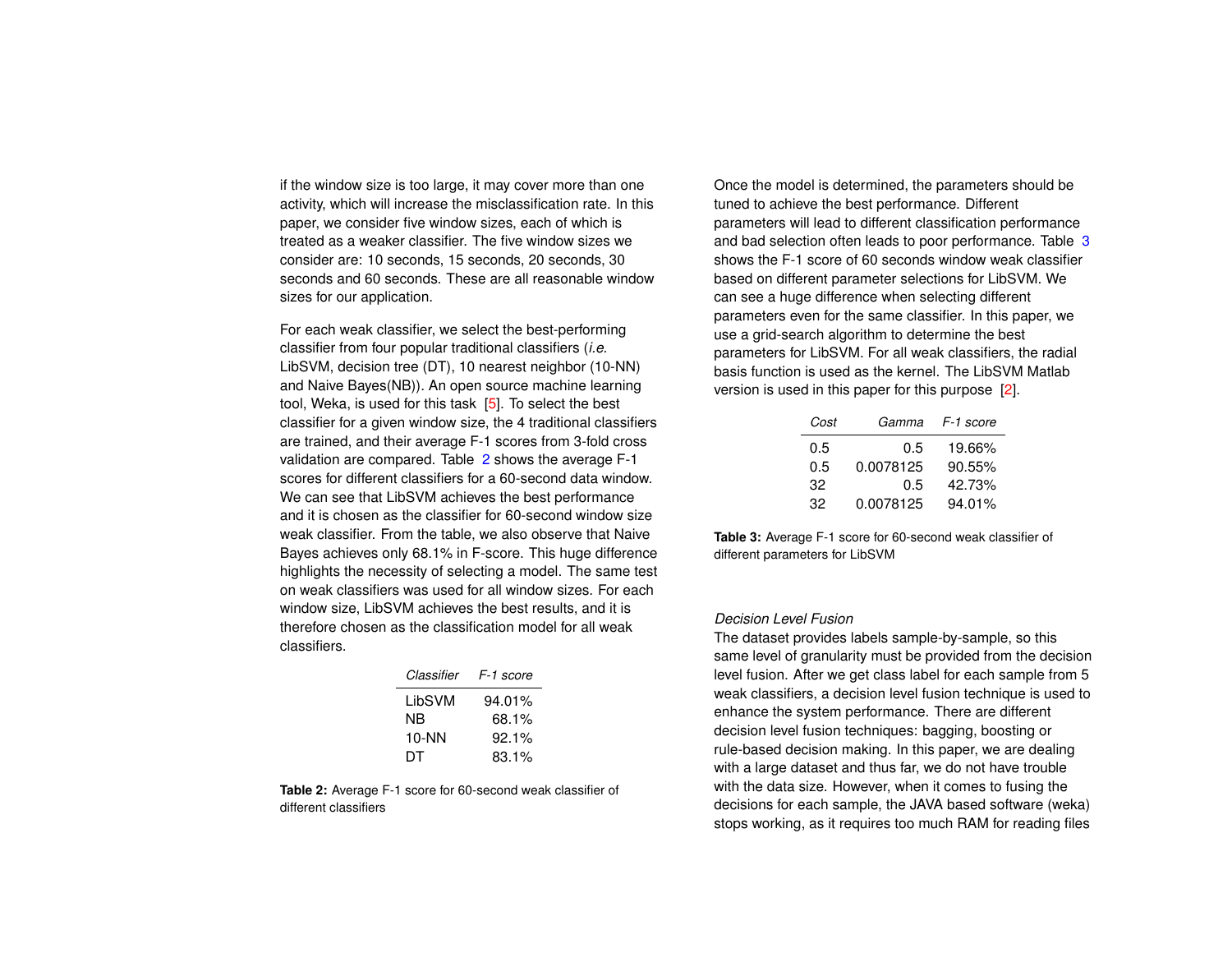or training a model. In order to process the data more quickly and efficiently, a simple and efficient rule-based method majority voting is used to generate the class label for each sample. This method applies rules sample-by-sample by comparing the five outputs from the weak classifiers and taking the majority label as the fusion output. The majority voting is implemented by the author and is run on a super computer server which will be discussed later.

# **Experimental Results**

| Classifier        | Window size | F-1 score |
|-------------------|-------------|-----------|
| Weak classifier 1 | 10 seconds  | 93.62%    |
| Weak classifier 2 | 15 seconds  | 93.75%    |
| Weak classifier 3 | 20 seconds  | 93.83%    |
| Weak classifier 4 | 30 seconds  | 93.52%    |
| Weak classifier 5 | 60 seconds  | 94.01%    |
| Proposed fusion   | ΝA          | 95.9%     |

<span id="page-6-0"></span>**Table 4:** Average F-1 score for different weak classifier and proposed decision fusion

Our proposed approach is validated with the training dataset published by the competition committee. This is 271 hours of data collected by a Huawei Mate 9 smartphone placed in the right front pocket of a single participant while he performed eight locomotion and transportation activities including still, walk, run, bike, car, bus, train, subway. 3-fold cross validation is applied to test the performance of our proposed approach. Since the average F-1 score is the metric the competition chooses, we evaluate our approach based on this metric. Table [4](#page-6-0) shows the average F-1 score value for different weak classifiers and our proposed decision level fusion. We can see that our proposed

approach achieves 1.9% higher F-1 score than the best weak classifier 5.

## *Computational resources*

Since we have 504-d features and it takes a significant amount of time to extract the features for different window sizes; we use the high performance computing server of our university to do this. For each job, we used 8 core 2.4G Broadwell processors and 30G RAM. For classification, a personal laptop with Intel Core i7-6700HQ cpu @ 2.60GHz and 16G RAM is used. A model is trained for each weak classifier and the largest weak classifier model is 170 MB. It takes about two hours to train the largest weak classifier.

# **Conclusion**

We propose a decision-fusion-enhanced, ubiquitous activity recognition system to recognize modes of locomotion and transportation. Instead of using a single window to segment data, we propose five weak classifiers based on different window sizes. A rule-based decision fusion technique, majority voting, is applied to fuse the decisions achieved from each weak classifier. The experimental results show our proposed approach achieve 1.9% improvement in F-1 score comparing to the best weak classifier. The recognition result for the testing dataset will be presented in the summary paper of the challenge [\[11\]](#page-7-14).

# **Acknowledgement**

This work was supported in part by the National Science Foundation, under grants CNS-1150079 and ECCS-1509063. Any opinions, findings, conclusions, or recommendations expressed in this material are those of the authors and do not necessarily reflect the views of the funding organizations.